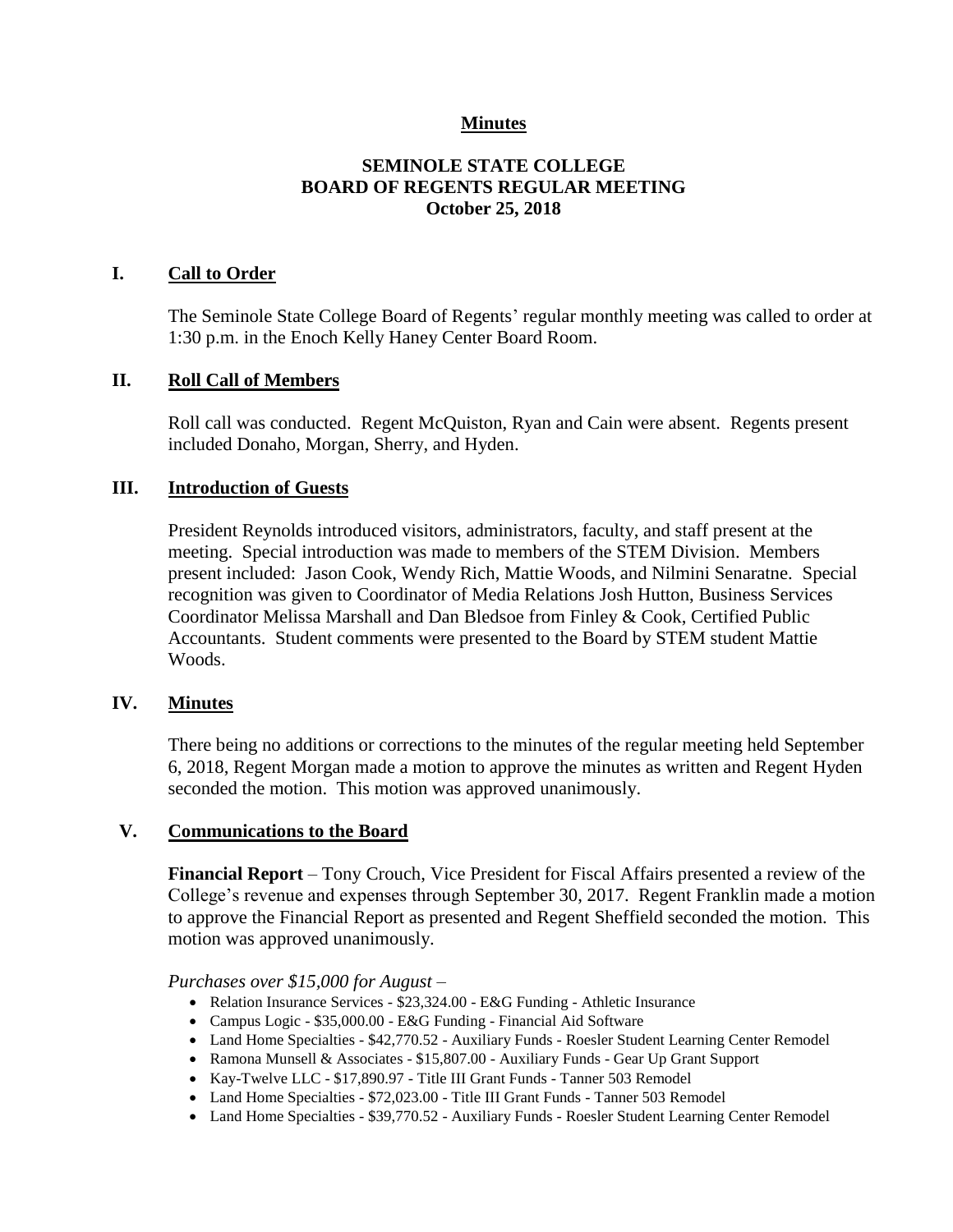**Minutes** SSC Board of Regents Regular Meeting October 25, 2018 Page 2

- Paradigm Shift \$18,450.00 Grant Funds Gear UP Summer Camp
- Land Home Specialties \$140,310.90 Auxiliary Funds Roesler Student Learning Center Remodel
- CDW Government \$19,905.00 Grant Funds 15 each Surface Pro/Cover/Case
- Great Western Dining \$75,144.00 Auxiliary Funds Advance Billing

#### *Purchases over \$15,000 for September –*

- Crawford & Associates \$16,326.71 E&G Funds Financial Statement Preparation
- NCCEP \$15,000.00 Gear Up Grant Funds- Career & College Curriculum
- Dell Marketing LP \$18,942.84 Upward Bound Grant Funds Laptop Computers

#### **VI. Hearing of Delegations**

None

#### **VII. President's Report**

President Reynolds discussed items under the President's Report and the Business portion of the agenda by utilizing a PowerPoint presentation. (See enclosed copy of the PowerPoint presentation)

*Personnel Update* – President Reynolds updated the Board members on personnel changes. There were three new hires: Amber Cooper, Upward Bound Math/Science II Coordinator; Christy Abbott-France, Talent Search Central Advisor; and LaDonna Neel, Business Services Clerk. Position changes included: Lauren Anderson moved to Talent Search Advisor. Kristen Bean moved to STEM Student Support Services Advisor and Caitlin Brown moved to Financial Assistance Specialist.

*Campus Activities* – Board members were presented information about several campus activities and events. These were:

- Three SSC employees were honored at the OACC annual conference
- The Seminole Chamber of Commerce honored Theran Hernandez, Educator of the Month and Caitlin Brown, Staff Member of the Month
- Coach "Z" Simmons was honored at the NJCAA Region II Annual Meeting and will be honored December 8<sup>th</sup> at the Midwest Scouting Association's Hall of Fame Banquet
- Former Trojan Adam LaRoche was inducted into the Kansas Sports Hall of Fame
- Oklahoma Senator Adam Pugh and Representative Jason Dunnington spoke to students about their non-profit organization, "From Now On"
- Senator Jason Smalley and Representative Kevin Wallace were honored with a OSRHE Distinguished Service Recognition
- SSC Student Aysha Bui spoke to the Oklahoma State Regents for Higher Education
- SSC Faculty member John Bolander spoke as part of a panel at the Oklahoma Speech Theatre Communication Association Fall Conference
- SSC Faculty member Yasminda Choate spoke on the Role of Community Colleges in Educating Incarcerated Persons at the RCCA conference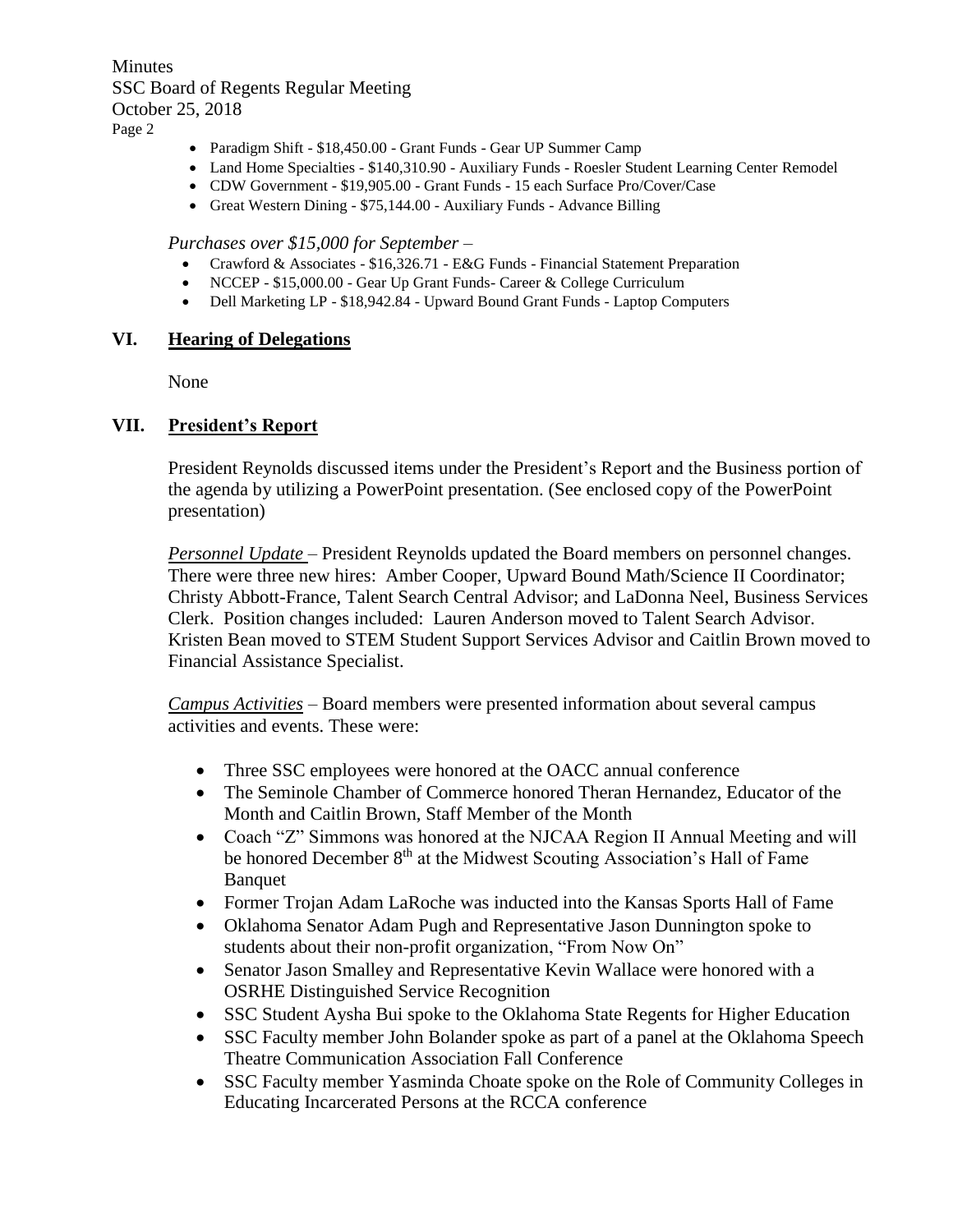**Minutes** SSC Board of Regents Regular Meeting October 25, 2018 Page 3

- Upward Bound programs received supplemental funding in the amount of \$160,000
- NASNTI received supplemental funding in the amount of \$36,787
- President Reynolds informed the Board that SSC's graduation rates are one of the highest in the State
- SSC retirees met on campus for a luncheon on September  $18<sup>th</sup>$
- An Oklahoma Academy Listening Session was held on September 18<sup>th</sup>
- The SSC Educational Foundation Golf Tournament was held on September  $20<sup>th</sup>$
- FASFA Days was held on October 11<sup>th</sup>
- The President's Leadership Class visited the OKC Bombing Memorial, the Route 66 Museum and learned about etiquette with Carey Sue Vega
- The student athletes were welcomed with a cookout at the softball field
- NASNTI is hosting a "League of Nations" exhibit October 24-November 16
- The Danish students arrived on campus and have attended a cookout at President Reynolds' home among other things
- President Reynolds gave the Board a soccer team update
- President Reynolds told the Board about several upcoming events:
	- $\checkmark$  Autumn Wiles will be honored at the NextGen Under 30 on November 2<sup>nd</sup>
	- $\checkmark$  President Emeritus Dr. James Utterback will be honored by the Oklahoma Higher Education Heritage Society
	- $\checkmark$  Peter Simon will be in concert on campus November 8<sup>th</sup>
	- $\checkmark$  The OSRHE Fall Legislative Forum will be held on November 13<sup>th</sup>
	- $\checkmark$  The SSC Educational Foundation Holiday event will be on December 10<sup>th</sup>
	- $\checkmark$  The Southeast Oklahoma Regional Legislative Tour will be held on January  $18<sup>th</sup>$
- President Reynolds updated the Board on the baseball complex construction

# **VIII. Business**

**Acceptance of the FY18 External Audit by Finley & Cook** – President Reynolds presented the Board with a copy of the FY18 External Audit for their review. The Audit Committee consisting of Regents Donaho, Hyden and Morgan reviewed the audit before the Board meeting with President Reynolds, Vice President Crouch and representatives from Finley  $\&$ Cook. Dan Bledsoe from Finley & Cook discussed the audit and stated that there were no major concerns. He commended Vice President Crouch and his staff on a job well done. President Reynolds recommended approval of the External Audit as presented. Regent Morgan made a motion to accept the FY18 External Audit as presented and Regent Sherry seconded this motion. This motion was unanimously approved.

**Approval of the purchase of a 2015 Goshen G-Force Bus** – President Reynolds presented the Board with information about the purchase of a 2015 Goshen G-Force bus from Master's Transportation. President Reynolds discussed issues with current vehicles that caused students to be stranded and stressed the importance of the purchase of reliable vehicles to transport students. Regent Sherry made a motion to authorize the purchase of the Goshen G-Force bus and Regent Morgan seconded this motion. This motion was approved unanimously.